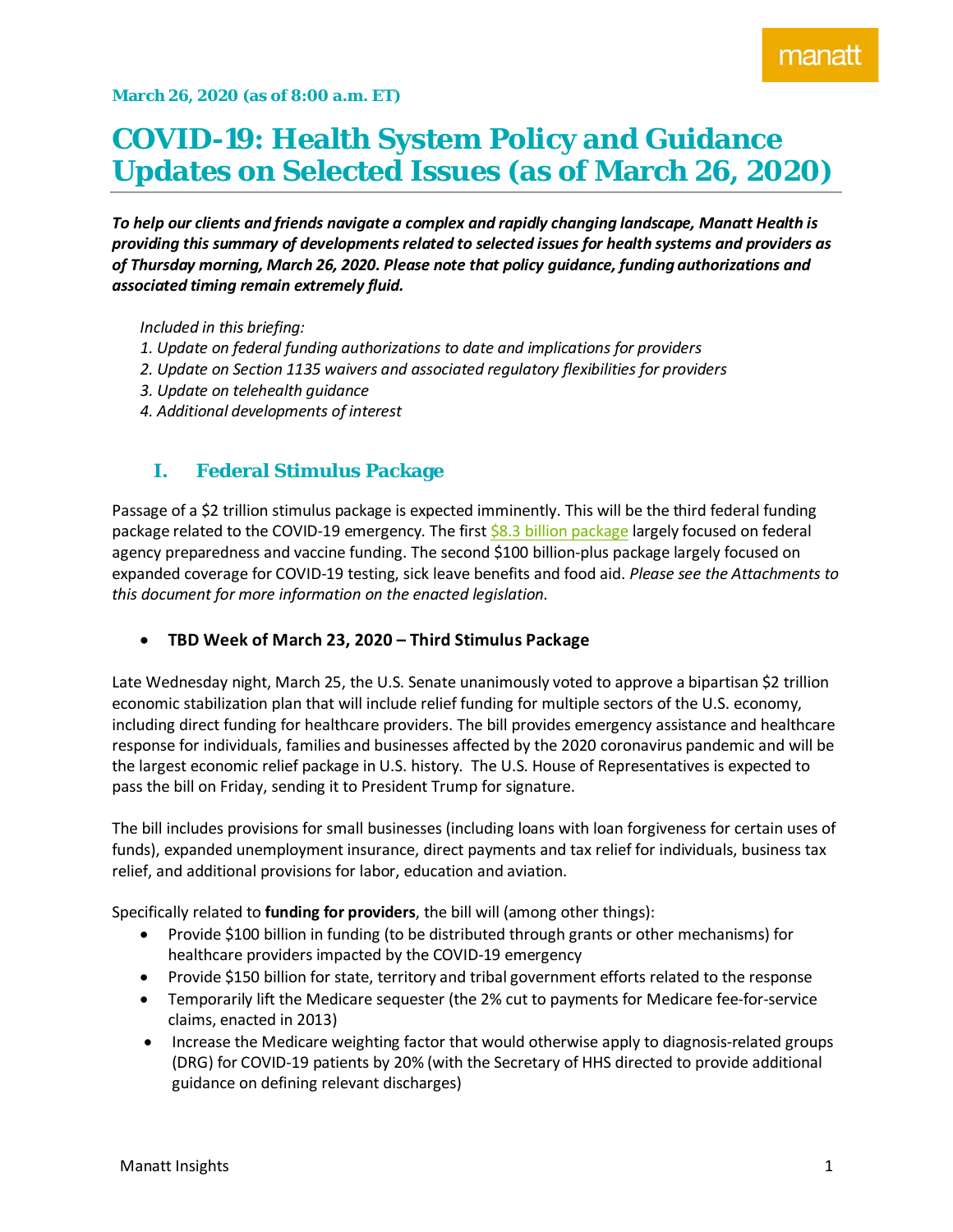- Expand an existing Medicare hospital accelerated payment program, under which qualified facilities(most hospitals and critical access hospitals) would be able to request up to a six month advanced lump sum or periodic payment
- Extend the work geographic index floor under the Medicare program through December 1, 2020
- Delay Medicaid DSH state allotment reductions (which would otherwise take effect May 22, 2020)
- Increase access to telehealth, post-acute care and home health
- Include supplemental appropriations to provide billions in additional funding for community health centers, the Veterans Health Administration, the Indian Health Service and TRICARE

**Manatt is closely following developments and will be analyzing the final bill.**

Manatt's COVID-19 resource center: [www.manatt.com/COVID-19](http://www.manatt.com/COVID-19)

### **II. Federal Emergency Declaration and Section 1135 Waivers**

President Trump's declaration of [a national emergency](https://www.whitehouse.gov/presidential-actions/proclamation-declaring-national-emergency-concerning-novel-coronavirus-disease-covid-19-outbreak/) on March 13, 2020, coupled with the January public health emergency declaration by Health and Human Services (HHS) Secretary Azar, provides HHS with expanded authority under Section 1135 of the Social Security Act (SSA), allowing the Secretary to temporarily waive or modify certain Medicare, Medicaid and Children's Health Insurance Program (CHIP) requirements to ensure that sufficient healthcare items and services are available to meet the needs of individuals enrolled in SSA programs in the emergency area(s) and time periods and that providers who provide such services in good faith can be reimbursed and exempted from sanctions (absent any determination of fraud or abuse).

- CMS has released a [fact sheet](https://www.cms.gov/files/document/covid19-emergency-declaration-health-care-providers-fact-sheet.pdf) on a series of broad provider regulatory flexibilities already enacted under this authority.
- CMS also issued Frequently Asked Questions (FAQ) guidance related to Medicare Provider [Enrollment](https://www.cms.gov/files/document/provider-enrollment-relief-faqs-covid-19.pdf) simplification and relief under the 1135 authority.

In addition, several states have submitted requests for 1135 waivers, and HHS has been rapidly approving them. These waivers end no later than the termination of the national or public health emergency; until that time, Secretary Azar may renew the waiver authority in 60-day increments. 1135 waivers allow states (among other things) to:

- Waive prior authorization requirements in fee-for-service programs
- Permit providers located out of state/territory to provide care to another state's Medicaid enrollees impacted by the emergency
- Temporarily suspend certain provider enrollment and revalidation requirements to increase access to care
- Temporarily waive requirements that physicians and other healthcare professionals be licensed in the state in which they are providing services, so long as they have an equivalent licensing in another state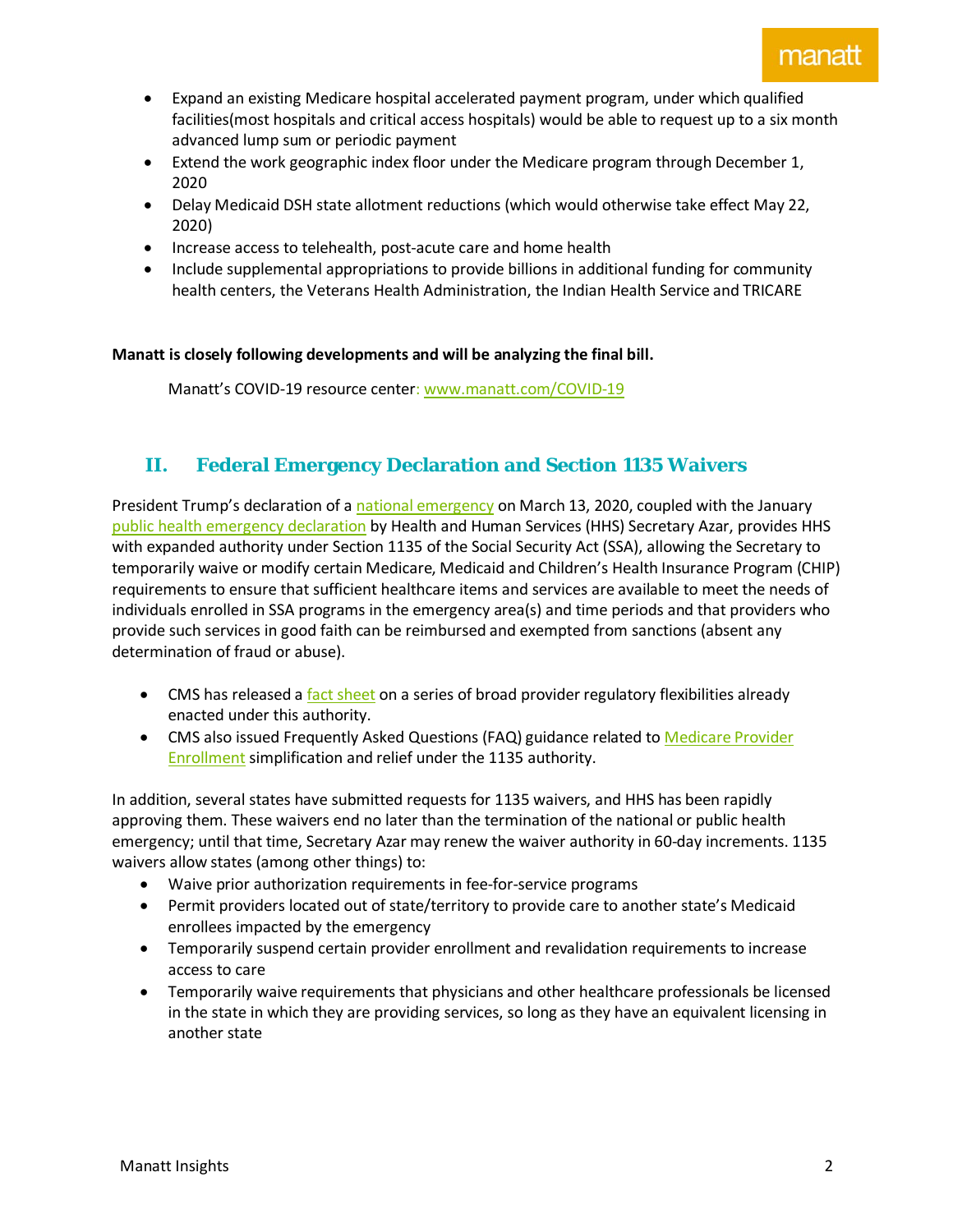To date, CMS has approved 1135 waiver requests for 13 states: [Alabama,](https://www.medicaid.gov/state-resource-center/disaster-response-toolkit/federal-disaster-resources/?entry=54029) [Arizona,](https://www.medicaid.gov/state-resource-center/disaster-response-toolkit/federal-disaster-resources/?entry=54034) [California,](https://www.medicaid.gov/state-resource-center/disaster-response-toolkit/federal-disaster-resources/?entry=54030) [Florida,](https://www.medicaid.gov/state-resource-center/disaster-response-toolkit/federal-disaster-resources/?entry=53995) [Illinois,](https://www.medicaid.gov/state-resource-center/disaster-response-toolkit/federal-disaster-resources/?entry=54039) [Louisiana,](https://www.medicaid.gov/state-resource-center/disaster-response-toolkit/federal-disaster-resources/?entry=54038) [Mississippi,](https://www.medicaid.gov/state-resource-center/disaster-response-toolkit/federal-disaster-resources/?entry=54037) [New Hampshire,](https://www.medicaid.gov/state-resource-center/disaster-response-toolkit/federal-disaster-resources/?entry=54031) [New Jersey,](https://www.medicaid.gov/state-resource-center/disaster-response-toolkit/federal-disaster-resources/?entry=54033) [New Mexico,](https://www.medicaid.gov/state-resource-center/disaster-response-toolkit/federal-disaster-resources/?entry=54032) [North Carolina,](https://www.medicaid.gov/state-resource-center/disaster-response-toolkit/federal-disaster-resources/?entry=54036) [Virginia](https://www.medicaid.gov/state-resource-center/disaster-response-toolkit/federal-disaster-resources/?entry=54035) and [Washington.](https://www.medicaid.gov/state-resource-center/disaster-response-toolkit/federal-disaster-resources/?entry=54022)

CMS has also recently released a COVID-19 State/Territory Request Template: <https://www.medicaid.gov/state-resource-center/downloads/1135-checklist-template.pdf>

### **Blanket HIPAA Waivers under 1135 Authority**

In addition, HHS issued a **waiver to temporarily relieve hospitals of certain administrative obligations imposed under the Health Insurance Portability and Accountability Act (HIPAA) Privacy Rule**. HHS provides for hospitals **a time-limited waiver of sanctions and penalties arising from noncompliance with HIPAA privacy requirements related to**: obtaining a patient's agreement to speak with family members or friends, distribution of privacy practices, and a patient's right to request privacy restrictions or confidential communication. These HIPAA waivers become effective for 72 hours from the implementation of a hospital disaster protocol and are available only for the duration of the national or public health emergency, or 60 days from the date of the waiver publication.

For more information about the HIPAA waivers, see: [https://www.manatt.com/Insights/Newsletters/COVID-19-Update/HHS-Issues-COVID-19-HIPAA-](https://www.manatt.com/Insights/Newsletters/COVID-19-Update/HHS-Issues-COVID-19-HIPAA-Waivers)**[Waivers](https://www.manatt.com/Insights/Newsletters/COVID-19-Update/HHS-Issues-COVID-19-HIPAA-Waivers)** 

### **Other Medicaid Waiver Options for States**

Section 1135 waivers are not the only pathway for states to access flexibilities. Under Medicaid, states can pursue **Section 1115 waivers to expedite access to coverage and healthcare services** for individuals affected by an emergency. In past disasters, states have used 1115 waivers to expand coverage to individuals not otherwise eligible for Medicaid benefits, streamline application and eligibility verification processes, temporarily suspend or delay renewals for existing enrollees, waive cost-sharing, and/or expand benefits for specific population groups and/or within specific geographic areas of a state.

States may also request **emergency amendments to 1915(c) home and community-based services waivers** (via "Appendix K") and request **Disaster State Plan Amendments (SPAs)**. All states are currently reviewing and developing proposals for additional Medicaid flexibility, **which will have implications for providers**.

On March 22, CMS released a series o[f checklists and tools](https://www.cms.gov/newsroom/press-releases/trump-administration-releases-covid-19-checklists-and-tools-accelerate-relief-state-medicaid-chip) for states in developing their requests for flexibility.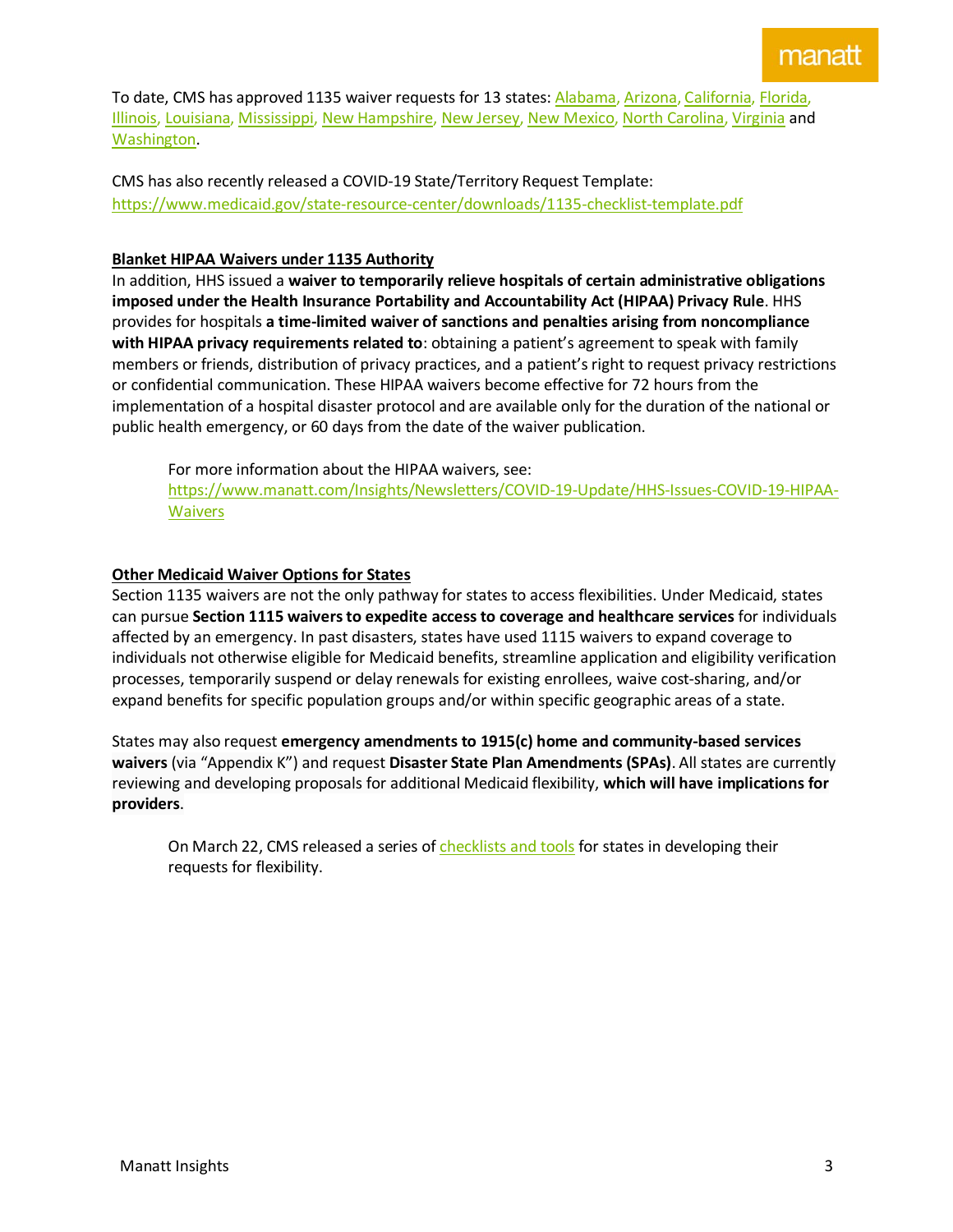### **III. Telehealth Updates**

### **Medicare**

CMS has been moving quickly to clarify telehealth guidance, make technical corrections and clarifications to earlier guidance, and provide additional flexibility.

On March 17, CMS released a detailed new Medicare telehealt[h fact sheet](https://www.cms.gov/newsroom/fact-sheets/medicare-telemedicine-health-care-provider-fact-sheet) and a helpful coding chart:

| <b>TYPE OF</b><br><b>SERVICE</b>                                                           | <b>WHAT IS THE SERVICE?</b>                                                                                                                                                                                                                                                                                                                                                             | <b>HCPCS/CPT CODE</b>                                                                                                                                                                                                                                                                                                                                                                                                                                                     | <b>Patient</b><br><b>Relationship</b><br>with Provider                                                                                                                                                                                                                                                     |
|--------------------------------------------------------------------------------------------|-----------------------------------------------------------------------------------------------------------------------------------------------------------------------------------------------------------------------------------------------------------------------------------------------------------------------------------------------------------------------------------------|---------------------------------------------------------------------------------------------------------------------------------------------------------------------------------------------------------------------------------------------------------------------------------------------------------------------------------------------------------------------------------------------------------------------------------------------------------------------------|------------------------------------------------------------------------------------------------------------------------------------------------------------------------------------------------------------------------------------------------------------------------------------------------------------|
| <b>MEDICARE</b><br><b>TELEHEALTH</b><br><b>VISITS</b><br><b>VIRTUAL</b><br><b>CHECK-IN</b> | A visit with a provider that uses<br>telecommunication systems between<br>a provider and a patient.<br>A brief (5-10 minutes) check in with<br>your practitioner via telephone or<br>other telecommunications device to<br>decide whether an office visit or other<br>service is needed. A remote evaluation<br>of recorded video and/or images<br>submitted by an established patient. | Common telehealth services include:<br>• 99201-99215 (Office or other outpatient visits)<br>· G0425-G0427 (Telehealth consultations,<br>emergency department or initial inpatient)<br>· G0406-G0408 (Follow-up inpatient telehealth<br>consultations furnished to beneficiaries in<br>hospitals or SNFs)<br>For a complete list:<br>https://www.cms.gov/Medicare/Medicare-General-<br>Information/Telehealth/Telehealth-Codes<br>· HCPCS code G2012<br>• HCPCS code G2010 | For new* or established<br>patients.<br>*To the extent the 1135<br>waiver requires an<br>established relationship,<br>HHS will not conduct<br>audits to ensure that such<br>a prior relationship<br>existed for claims<br>submitted during this<br>public health emergency<br>For established<br>patients. |
| <b>E-VISITS</b>                                                                            | A communication between a patient<br>and their provider through an online<br>patient portal.                                                                                                                                                                                                                                                                                            | $-99421$<br>$-99422$<br>$-99423$<br>$- G2061$<br>G2062<br>٠<br>$\cdot$ G <sub>2063</sub>                                                                                                                                                                                                                                                                                                                                                                                  | For established<br>patients.                                                                                                                                                                                                                                                                               |

CMS also released a companion Medicare telehealth [billing FAQ](https://www.cms.gov/files/document/medicare-telehealth-frequently-asked-questions-faqs-31720.pdf) document.

In addition, the HHS Office of Civil Rights (OCR) released a series of [FAQs](https://www.hhs.gov/sites/default/files/telehealth-faqs-508.pdf) for providers related to **[HIPAA](https://www.hhs.gov/sites/default/files/telehealth-faqs-508.pdf)  [and telehealth](https://www.hhs.gov/sites/default/files/telehealth-faqs-508.pdf) during the public health emergency period**. OCR also released a [Notification of](https://www.hhs.gov/hipaa/for-professionals/special-topics/emergency-preparedness/notification-enforcement-discretion-telehealth/index.html)  [Enforcement Discretion](https://www.hhs.gov/hipaa/for-professionals/special-topics/emergency-preparedness/notification-enforcement-discretion-telehealth/index.html) for Telehealth Remote Communications with guidance on public-facing technologies that can be used and those that should not be used.

#### **Medicaid**

CMS has encouraged states to expand telehealth options under their Medicaid program. Last week, CMS [released guidance to assist states](https://www.medicaid.gov/medicaid/benefits/downloads/medicaid-telehealth-services.pdf) in understanding policy options for paying Medicaid providers that use telehealth technology to deliver services.

### **Controlled Substances**

The Drug Enforcement Administration (DEA) has issued new guidance on the ability to prescribe [controlled substances via telemedicine](https://www.deadiversion.usdoj.gov/coronavirus.html) during a national public health emergency. In addition, the DEA [COVID-19](https://www.deadiversion.usdoj.gov/coronavirus.html) webpage contains helpful links to updated guidance on **Medication-Assisted Treatment (MAT)** during the emergency period and **Substance Abuse and Mental Health Services Administration (SAMHSA)** guidance for opioid treatment during this period.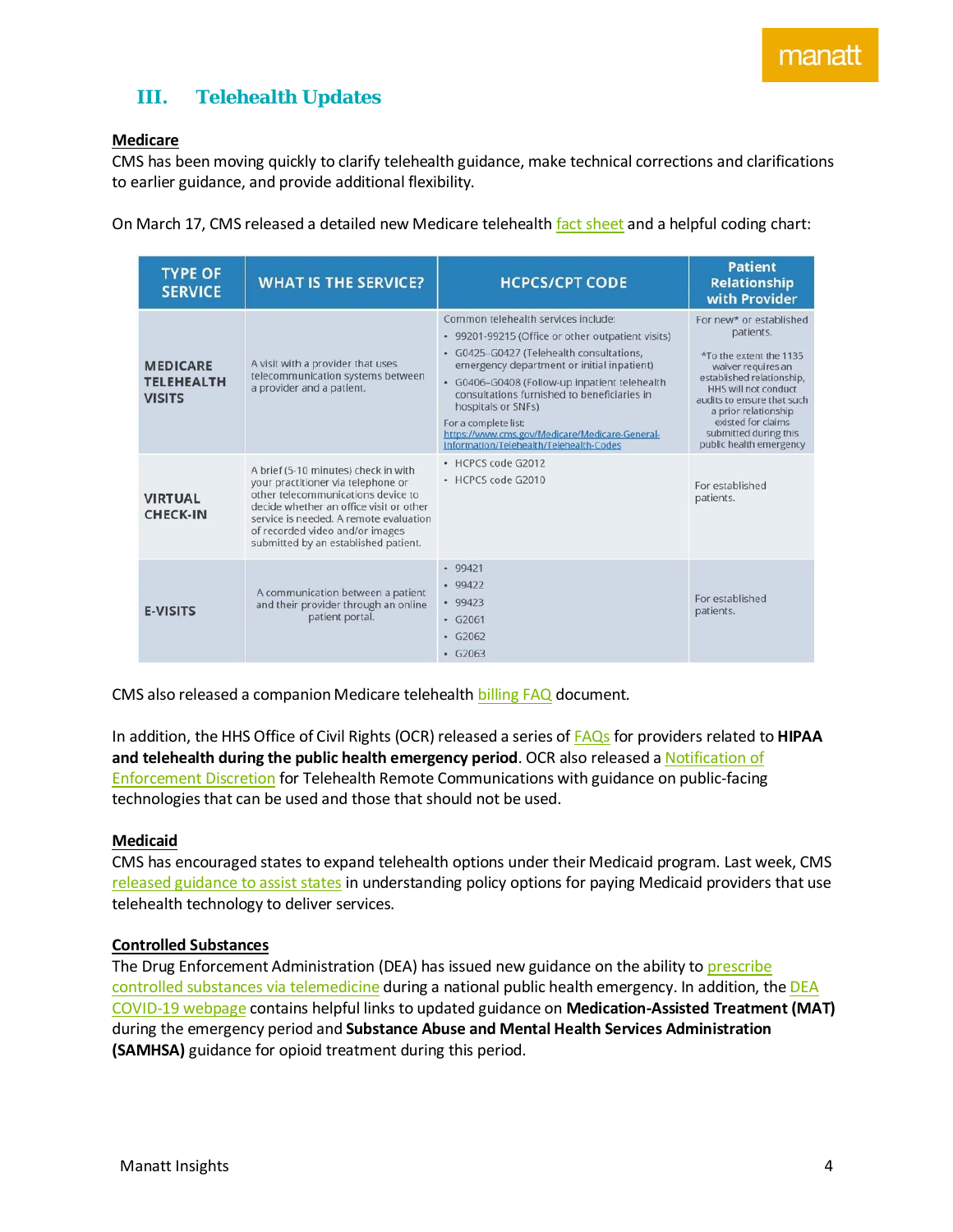## manati

### **IV. Additional Updates of Interest**

- On Monday, March 23, **New York** Governor Andrew Cuomo signed an **[Executive Order](https://www.governor.ny.gov/news/no-20210-continuing-temporary-suspension-and-modification-laws-relating-disaster-emergency) requiring all New York hospitals to develop 50% additional inpatient capacity** to prepare for the state's anticipated surge of coronavirus patients.
	- o New York is also building a 1,000-bed [temporary hospital](https://www.governor.ny.gov/news/amid-ongoing-covid-19-pandemic-governor-cuomo-announces-initial-delivery-equipment-and-supplies) at the Jacob K. Javits Convention Center in Manhattan and has identified four additional sites for temporary hospitals with the Army Corps of Engineers.
- **NYU's Grossman School of Medicine** i[s reportedly](https://www.beckershospitalreview.com/hospital-physician-relationships/nyu-medical-school-allowing-students-to-graduate-early-to-fight-covid-19.html) offering students in the 2020 graduating class an opportunity **to graduate early and to immediately begin working as interns** to help increase available frontline clinical staff and combat burnout as New York's cases grow.
- On Tuesday, March 24, **Texas** Governor Greg Abbott signed an **[Executive Order](https://gov.texas.gov/news/post/governor-abbott-issues-executive-order-to-strengthen-reporting-capabilities)** requiring **daily reporting by hospitals to the state on their bed capacity**.
- On March 24, the **FDA** provided new guidance on the use of and access to **convalescent plasma** collected from recovered COVID-19 patients.
- The **OCR** issued **[new HIPAA guidance](https://www.hhs.gov/sites/default/files/covid-19-hipaa-and-first-responders-508.pdf)** on March 24 specific to **disclosures to law enforcement, paramedics, other first responders and public health authorities**.
- Several states are mobilizing corps of **Emergency Volunteer Health Practitioners** and/or **modifying their state licensure laws**.
	- o As of 2020, 18 states and the District of [Columbia](https://www.facs.org/advocacy/state/uevhpa) have enacted Uniform Emergency Volunteer Health Practitioner Act (UEVHPA) legislation, which allows any state that has enacted it to recognize out-of-state licenses for a variety of health practitioners during a state of declared emergency.
	- o The Federation of State Medical Boards (FSMB) has published a list of actions and emergency flexibilities passed in each state as of March 24: [https://www.fsmb.org/siteassets/advocacy/pdf/state-emergency-declaration](https://www.fsmb.org/siteassets/advocacy/pdf/state-emergency-declaration-licensures-requirements-covid-19.pdf)[licensures-requirements-covid-19.pdf](https://www.fsmb.org/siteassets/advocacy/pdf/state-emergency-declaration-licensures-requirements-covid-19.pdf)
	- o FSMB has also published a set of recommendations for state medical boards related to licensure portability: [https://www.fsmb.org/siteassets/advocacy/pdf/memo-fsmb](https://www.fsmb.org/siteassets/advocacy/pdf/memo-fsmb-license-portability-recommendationds.pdf)[license-portability-recommendationds.pdf](https://www.fsmb.org/siteassets/advocacy/pdf/memo-fsmb-license-portability-recommendationds.pdf)
	- o The National Conference of State Legislatures is also tracking state actions related to implementing emergency licensure flexibility: [https://www.ncsl.org/research/labor-and](https://www.ncsl.org/research/labor-and-employment/covid-19-occupational-licensing-in-public-emergencies.aspx)[employment/covid-19-occupational-licensing-in-public-emergencies.aspx](https://www.ncsl.org/research/labor-and-employment/covid-19-occupational-licensing-in-public-emergencies.aspx)

### *Contacts:*

Brenda Pawlak, Managing Director, Manatt Health: [bpawlak@manatt.com](mailto:bpawlak@manatt.com) 202-585-6523 Randi Seigel, Partner, Manatt, Phelps & Phillips, LLP: [rseigel@manatt.com](mailto:rseigel@manatt.com) 212-790-4567 Jared Augenstein, Director, Manatt Health: [jaugenstein@manatt.com](mailto:jaugenstein@manatt.com) 212-790-4597

*We welcome your feedback and comments on additional issues and most pressing concerns. Please email [bpawlak@manatt.com.](mailto:bpawlak@manatt.com)*

### **ATTACHMENTS**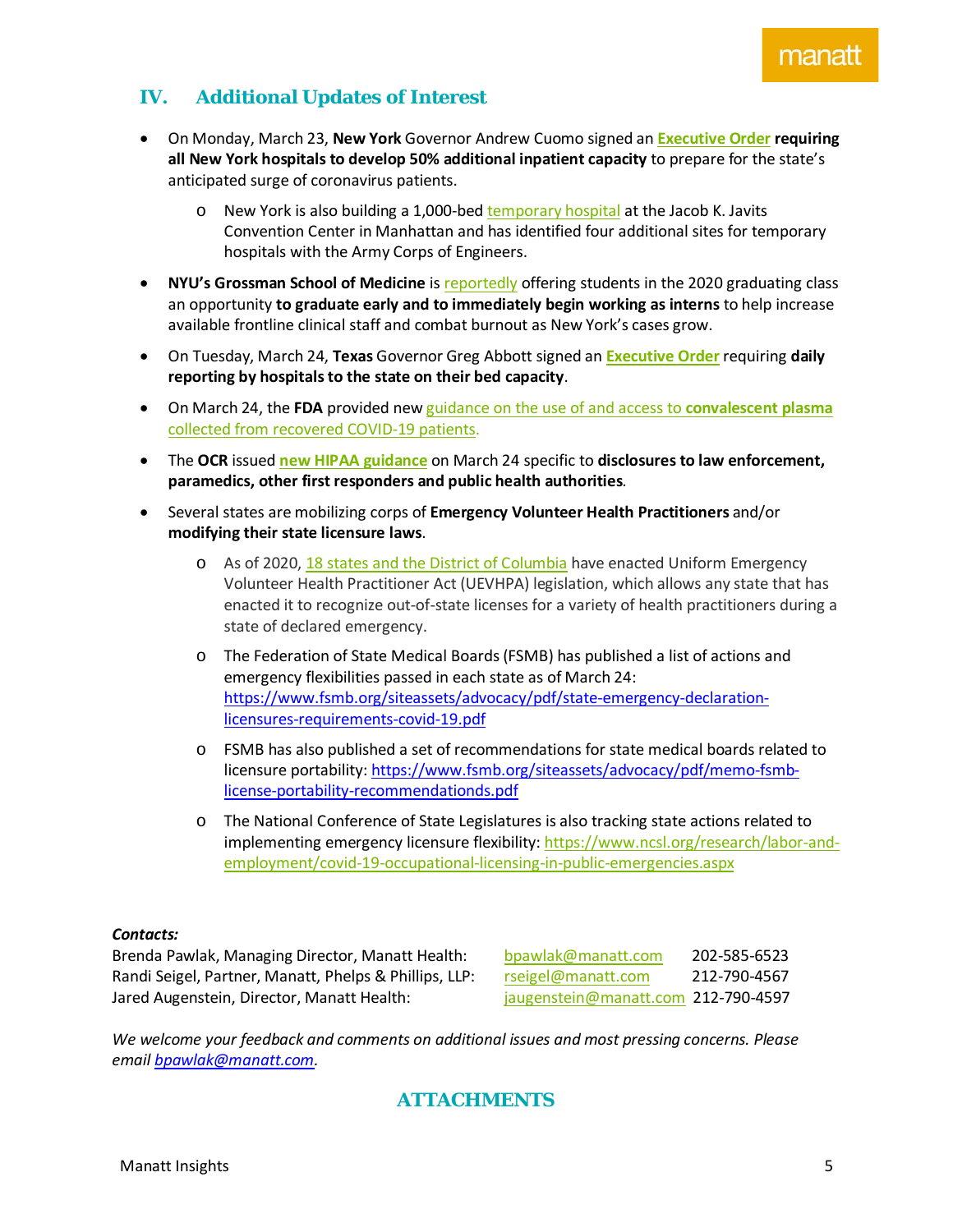### **Recap of Federal Coronavirus Stimulus Packages to Date**

### **March 6, 2020 – Coronavirus Preparedness and Response Supplemental Appropriations Act**

The first coronavirus-related funding package provides \$8.3 billion in emergency funding for federal agencies to respond to the coronavirus outbreak and for vaccine development.

**Manatt** has published an **[infographic on both the uses of funds and recipients](https://www.manatt.com/Manatt/media/Media/PDF/Manatt-1st-COVID-Bill-Infographic_v1.pdf)**.

For a written summary of provisions, see: [https://www.manatt.com/Insights/Newsletters/COVID-19-Update/COVID-19-Health-System-](https://www.manatt.com/Insights/Newsletters/COVID-19-Update/COVID-19-Health-System-Policy-and-Guidance-on-Sele)[Policy-and-Guidance-on-Sele.](https://www.manatt.com/Insights/Newsletters/COVID-19-Update/COVID-19-Health-System-Policy-and-Guidance-on-Sele)

• Update on health center funding: **Health Resources and Services Administration (HRSA)** announced March 24 that \$100 million in funding from this stimulus package had been [awarded](https://bphc.hrsa.gov/program-opportunities/coronavirus-disease-2019) to be used for increased medical supplies, testing and telehealth needs related to the coronavirus response by community health centers. HRSA calculated the award amounts using a \$50,464 base and then adding \$0.50 per patient reported in the 2018 Uniform Data System and \$2.50 per uninsured patient reported in the system.

### **March 18, 2020 – Families First Coronavirus Response Act**

The March 18 stimulus package includes healthcare provisions that largely focus on ensuring access to free coronavirus testing as well as Medicaid fiscal relief. In addition, the act includes emergency supplemental appropriations to agencies on the front lines of the response to the pandemic, \$1 billion in food aid, the establishment of an emergency paid leave benefits program and the extension of sick leave benefits for some. **Of specific interest to healthcare providers**, the act, among other provisions:

- Contains **technical clarifications related to Medicare's temporary expanded telehealth coverage.**
- Requires **private insurance** carriers to cover, without cost sharing, COVID-19 testing as well as screening provided during a telehealth office visit.
- Prohibits **Medicaid and Children's Health Insurance Program (CHIP)** from charging cost sharing for the administration of COVID-19 testing or any testing-related services.
- **Gives states the option to extend Medicaid eligibility to uninsured patients for purposes of SARS-CoV-2** diagnostic testing and testing-related services during the duration of the public health emergency (states that elect this option would see their medical and administrative costs fully matched by the federal government).
- **Temporarily increases by 6.2 percentage pointsthe regular (e.g., non-expansion) Medicaid Federal Medical Assistance Percentage (FMAP) matching rate**, for both states and territories, retroactive to January 1, 2020, and lasting through the last day of the calendar quarter in which the emergency ends (states are required to satisfy a maintenance of effort (MOE) requirement).
	- o On March 24, CMS issued [detailed guidance for states](https://www.medicaid.gov/state-resource-center/downloads/covid-19-section-6008-faqs.pdf) on how to access the FMAP increase.

For more detailed information on healthcare-related provisions, see: [https://www.manatt.com/Insights/Newsletters/COVID-19-Update/COVID-19-Manatt-Health-Update.](https://www.manatt.com/Insights/Newsletters/COVID-19-Update/COVID-19-Manatt-Health-Update)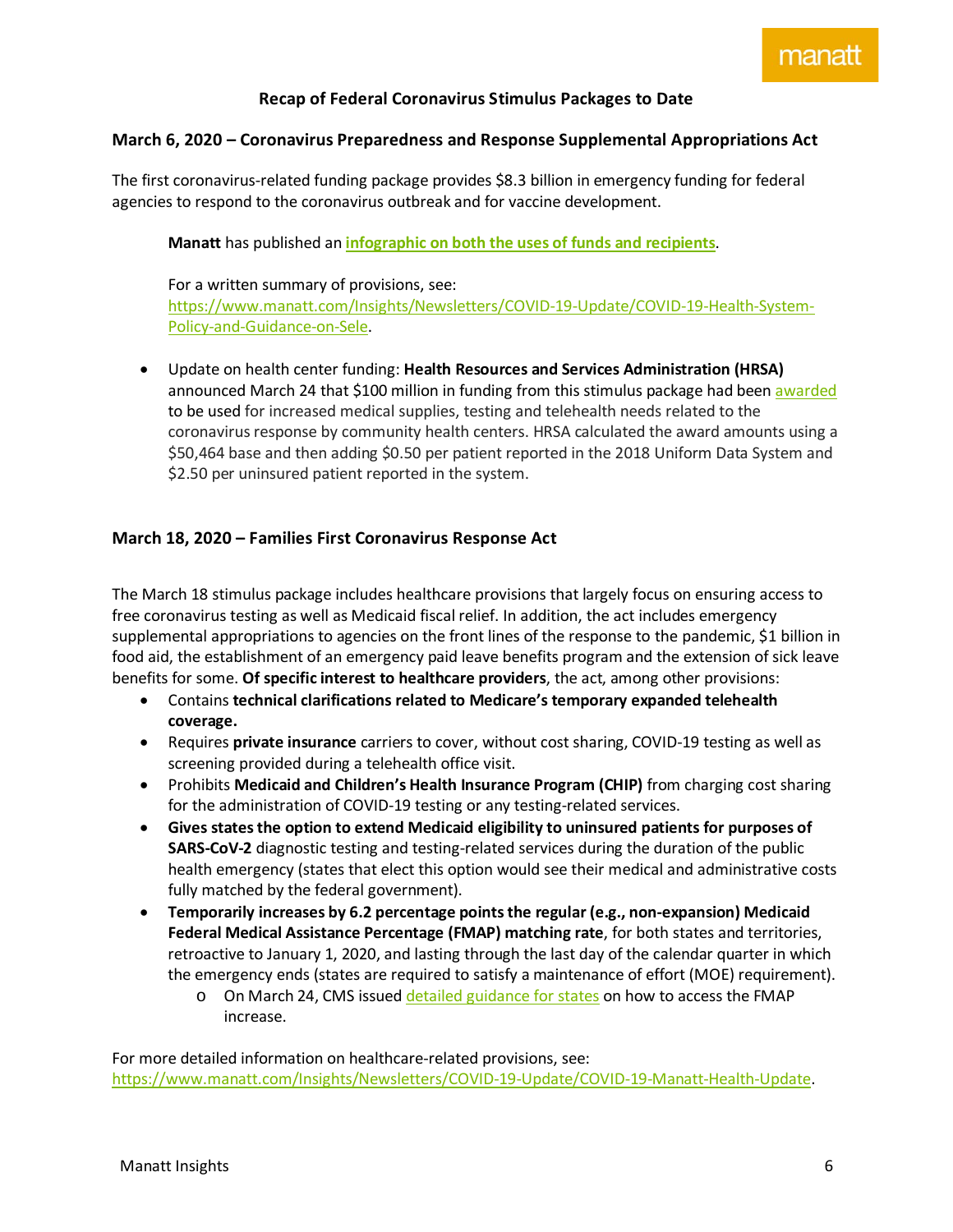For more detailed information on FMLA and emergency short-term paid sick leave provisions, see: [https://www.manatt.com/Insights/Newsletters/COVID-19-Update/President-Signs-Substantially-](https://www.manatt.com/Insights/Newsletters/COVID-19-Update/President-Signs-Substantially-Revised-Families)[Revised-Families.](https://www.manatt.com/Insights/Newsletters/COVID-19-Update/President-Signs-Substantially-Revised-Families)

For a helpful snapshot of the key provisions across agencies, see: [https://www.kff.org/global-health](https://www.kff.org/global-health-policy/issue-brief/the-families-first-coronavirus-response-act-summary-of-key-provisions/)[policy/issue-brief/the-families-first-coronavirus-response-act-summary-of-key-provisions/](https://www.kff.org/global-health-policy/issue-brief/the-families-first-coronavirus-response-act-summary-of-key-provisions/) or [https://appropriations.house.gov/sites/democrats.appropriations.house.gov/files/Families%20First%20s](https://appropriations.house.gov/sites/democrats.appropriations.house.gov/files/Families%20First%20summary.pdf) [ummary.pdf.](https://appropriations.house.gov/sites/democrats.appropriations.house.gov/files/Families%20First%20summary.pdf)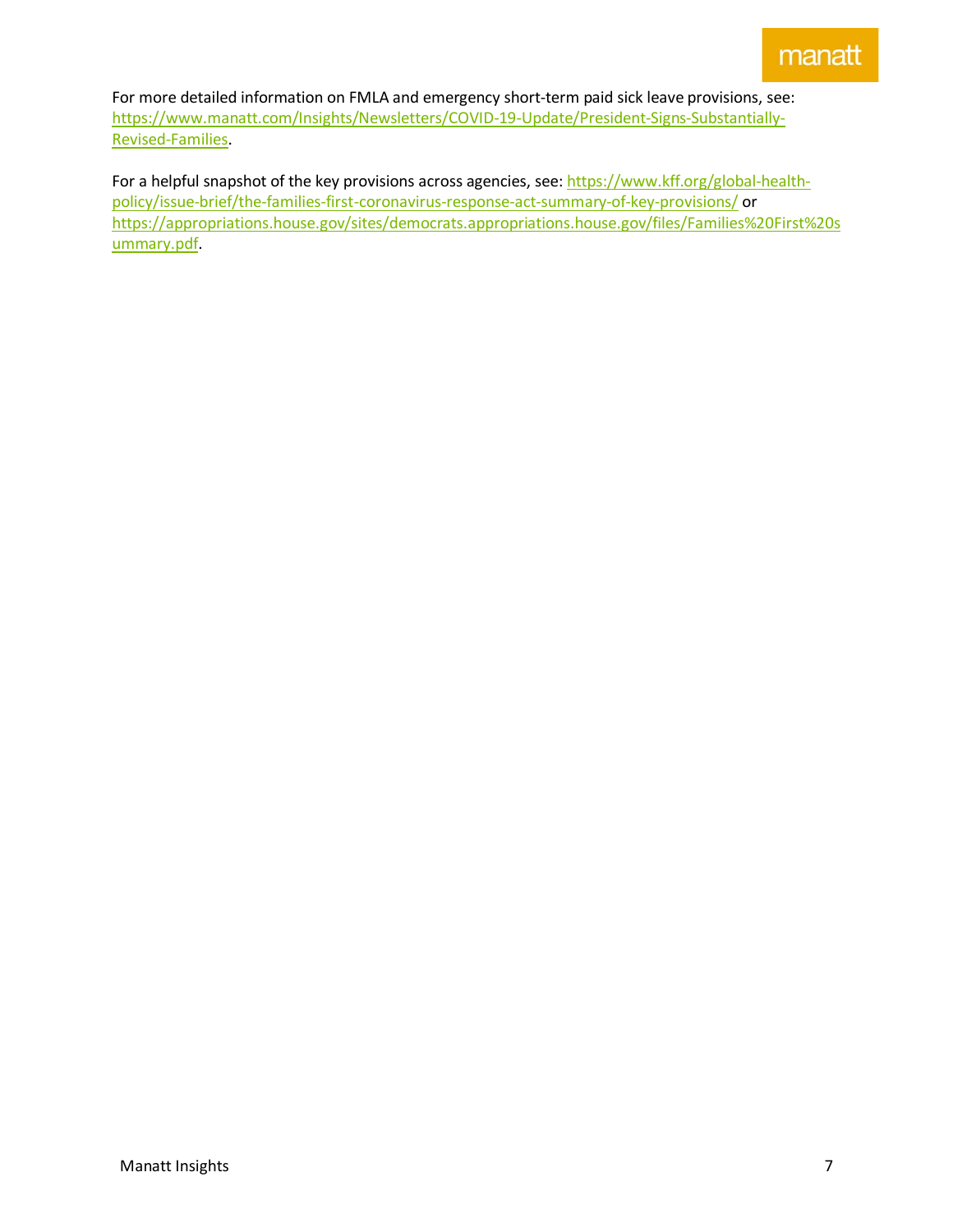manat

#### **CMS Quality Reporting Program Relief**

On Sunday, March 22, CMS announce[d temporary relief](https://www.cms.gov/newsroom/press-releases/cms-announces-relief-clinicians-providers-hospitals-and-facilities-participating-quality-reporting) for clinicians, hospitals and facilities participating in Quality Reporting Programs. The Secretary of HHS is using his authority to implement additional "extreme and uncontrollable circumstances" policy exemptions and extensions for upcoming quality measure reporting and data submission deadlines for the following programs:

| <b>Provider Programs</b>                                                 | 2019 Data Submission                                                                                                                                                                                                                                            | 2020 Data Submission                                                                                    |
|--------------------------------------------------------------------------|-----------------------------------------------------------------------------------------------------------------------------------------------------------------------------------------------------------------------------------------------------------------|---------------------------------------------------------------------------------------------------------|
| Quality Payment Program - Merit-based<br>Incentive Payment System (MIPS) | Deadline extended from March 31,<br>2020, to April 30, 2020.                                                                                                                                                                                                    |                                                                                                         |
| Medicare Shared Savings Program<br>Accountable Care Organizations (ACOs) | MIPS-eligible clinicians who have not<br>submitted any MIPS data by April 30,<br>2020, will qualify for the automatic<br>extreme and uncontrollable<br>circumstances policy and will receive a<br>neutral payment adjustment for the 2021<br>MIPS payment year. | CMS is evaluating options for providing<br>relief around participation and data<br>submission for 2020. |

| <b>Hospital Programs</b>                                                                                                                              | 2019 Data Submission                                                                                                                                                                                                                                                                                                                                                                                            | 2020 Data Submission                                                                                                                                                                                                                                                                                                                                                                                                                                       |
|-------------------------------------------------------------------------------------------------------------------------------------------------------|-----------------------------------------------------------------------------------------------------------------------------------------------------------------------------------------------------------------------------------------------------------------------------------------------------------------------------------------------------------------------------------------------------------------|------------------------------------------------------------------------------------------------------------------------------------------------------------------------------------------------------------------------------------------------------------------------------------------------------------------------------------------------------------------------------------------------------------------------------------------------------------|
| Ambulatory Surgical Center Quality<br><b>Reporting Program</b>                                                                                        |                                                                                                                                                                                                                                                                                                                                                                                                                 |                                                                                                                                                                                                                                                                                                                                                                                                                                                            |
| CrownWeb National End-Stage Renal<br>Disease (ESRD) Patient Registry and<br>Quality Measure Reporting System<br><b>ESRD Quality Incentive Program</b> | Deadlines for October 1, 2019, to<br>December 31, 2019 (Q4): Data<br>submission is optional.<br>If Q4 data is submitted, it will be used to<br>calculate the 2019 performance and<br>payment (where appropriate). If data for<br>Q4 is unable to be submitted, the 2019<br>performance will be calculated based on<br>data from January 1, 2019, to September<br>30, 2019 (Q1-Q3), and other available<br>data. | CMS will not count data from January 1,<br>2020, to June 30, 2020 (Q1-Q2), for<br>performance or payment programs. Data<br>does not need to be submitted to CMS for<br>this time period.<br>* For the Hospital-Acquired Condition<br>Reduction Program and the Hospital<br>Value-Based Purchasing Program, if data<br>from January 1, 2020, to March 31, 2020<br>(Q1), is submitted, it will be used for<br>scoring in the program (where<br>appropriate). |
| Hospital-Acquired Condition Reduction<br>Program                                                                                                      |                                                                                                                                                                                                                                                                                                                                                                                                                 |                                                                                                                                                                                                                                                                                                                                                                                                                                                            |
| <b>Hospital Inpatient Quality Reporting</b><br>Program                                                                                                |                                                                                                                                                                                                                                                                                                                                                                                                                 |                                                                                                                                                                                                                                                                                                                                                                                                                                                            |
| <b>Hospital Outpatient Quality Reporting</b><br>Program                                                                                               |                                                                                                                                                                                                                                                                                                                                                                                                                 |                                                                                                                                                                                                                                                                                                                                                                                                                                                            |
| <b>Hospital Readmissions Reduction</b><br>Program                                                                                                     |                                                                                                                                                                                                                                                                                                                                                                                                                 |                                                                                                                                                                                                                                                                                                                                                                                                                                                            |
| Hospital Value-Based Purchasing Program                                                                                                               |                                                                                                                                                                                                                                                                                                                                                                                                                 |                                                                                                                                                                                                                                                                                                                                                                                                                                                            |
| Inpatient Psychiatric Facility Quality<br><b>Reporting Program</b>                                                                                    |                                                                                                                                                                                                                                                                                                                                                                                                                 |                                                                                                                                                                                                                                                                                                                                                                                                                                                            |
| PPS-Exempt Cancer Hospital Quality<br><b>Reporting Program</b>                                                                                        |                                                                                                                                                                                                                                                                                                                                                                                                                 |                                                                                                                                                                                                                                                                                                                                                                                                                                                            |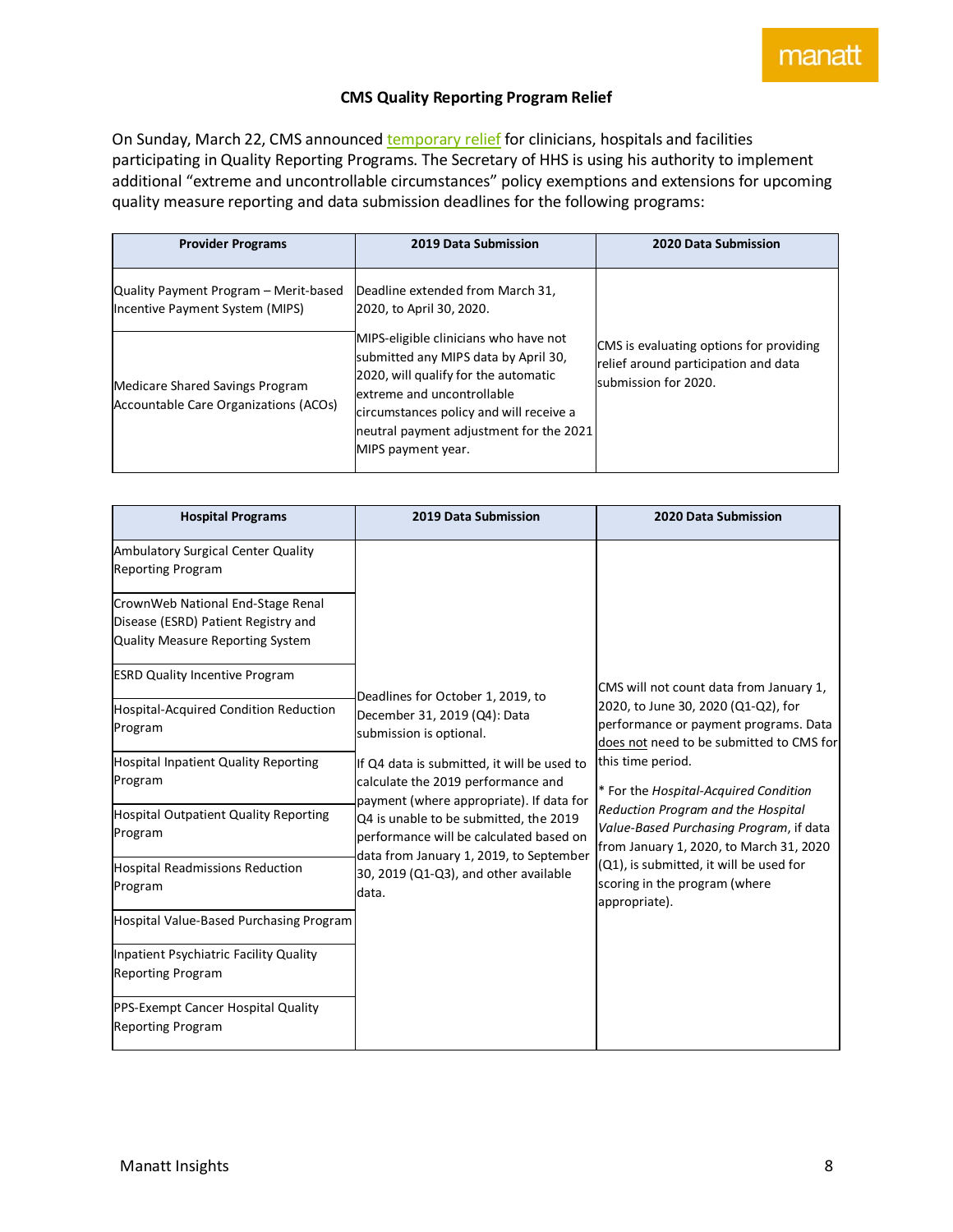| Promoting Interoperability Program for |  |
|----------------------------------------|--|
| Eligible Hospitals and Critical Access |  |
| <b>Hospitals</b>                       |  |
|                                        |  |

| <b>Post-Acute Care Programs</b>            | <b>2019 Data Submission</b>                                                       | <b>2020 Data Submission</b>                                           |
|--------------------------------------------|-----------------------------------------------------------------------------------|-----------------------------------------------------------------------|
| Home Health Quality Reporting Program      |                                                                                   | Data from January 1, 2020, to June 30,                                |
| <b>Hospice Quality Reporting Program</b>   |                                                                                   | 2020 (Q1-Q2), does not need to be<br>submitted to CMS for purposes of |
| Inpatient Rehabilitation Facility Quality  |                                                                                   | complying with quality reporting                                      |
| <b>Reporting Program</b>                   |                                                                                   | program requirements.                                                 |
| Long Term Care Hospital Quality            | Deadlines for October 1, 2019, to                                                 | * Home Health and Hospice Consumer                                    |
| <b>Reporting Program</b>                   | December 31, 2019 (Q4): Data submission                                           | Assessment of Healthcare Providers and                                |
|                                            | is optional.                                                                      | Systems (CAHPS) survey data from                                      |
| Skilled Nursing Facility Quality Reporting | If Q4 data is submitted, it will be used to<br>calculate the 2019 performance and | January 1, 2020, through September 30,                                |
| Program                                    |                                                                                   | 2020 (Q1-Q3), does not need to be                                     |
|                                            | payment (where appropriate).                                                      | submitted to CMS.                                                     |
|                                            |                                                                                   | *For the Skilled Nursing Facility (SNF)                               |
|                                            |                                                                                   | Value-Based Purchasing Program,                                       |
| Skilled Nursing Facility Value-Based       |                                                                                   | qualifying claims will be excluded from                               |
| Purchasing Program                         |                                                                                   | the claims-based SNF 30-Day All-Cause                                 |
|                                            |                                                                                   | Readmission Measure (SNFRM; NQF                                       |
|                                            |                                                                                   | #2510) calculation for Q1-Q2.                                         |
|                                            |                                                                                   |                                                                       |

*For those programs with data submission deadlines in April and May 2020, submission of those data will be optional based on the facility's choice to report. In addition, no data reflecting services provided January 1, 2020– June 30, 2020, will be used in CMS's calculations for the Medicare quality reporting and value-based purchasing programs in order to reduce providers' data collection and reporting burden as they are responding to the COVID-19 pandemic.*